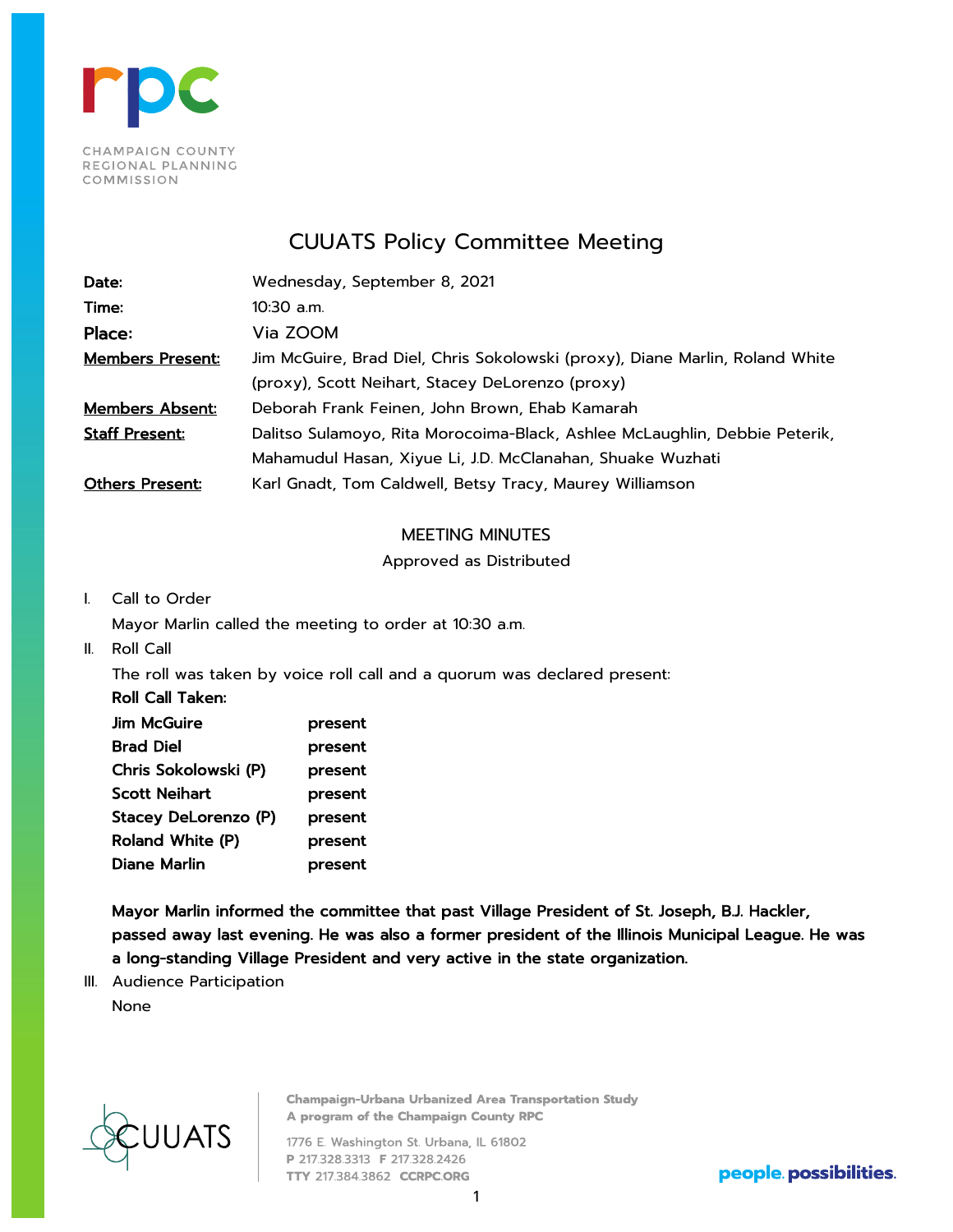

# IV. Approval of Agenda

Mr. McGuire made a motion to approve the agenda. Mr. Diel seconded.

Voice Roll Call taken for votes: Jim McGuire yes Brad Diel yes Chris Sokolowski (P) yes Scott Neihart yes Stacey DeLorenzo (P) yes Roland White (P) yes Diane Marlin yes Upon vote, the motion unanimously carried.

# V. Approval of Minutes

Mr. Diel made a motion to approve the minutes from the CUUATS Policy Committee meeting of June 16, 2021. Mr. Sokolowski seconded.

Voice Roll Call taken for votes:

| <b>Jim McGuire</b>                         | ves        |  |  |
|--------------------------------------------|------------|--|--|
| <b>Brad Diel</b>                           | yes        |  |  |
| Chris Sokolowski (P)                       | yes        |  |  |
| <b>Scott Neihart</b>                       | <b>ves</b> |  |  |
| Stacey DeLorenzo (P)                       | yes        |  |  |
| Roland White (P)                           | yes        |  |  |
| Diane Marlin                               | <b>yes</b> |  |  |
| Upon vote, the motion unanimously carried. |            |  |  |

- VI. New Business
	- A. Approval of Transportation Improvement Program (TIP) FY 2020-2025 Amendments Ashlee McLaughlin

# BACKGROUND

The Champaign-Urbana Mass Transit District, Illinois Department of Transportation, Village of Savoy, and Champaign County Regional Planning Commission submitted 14 amendments to the Transportation Improvement Program FY 2020-2025. The following describes the amendments:



**Champaign-Urbana Urbanized Area Transportation Study** A program of the Champaign County RPC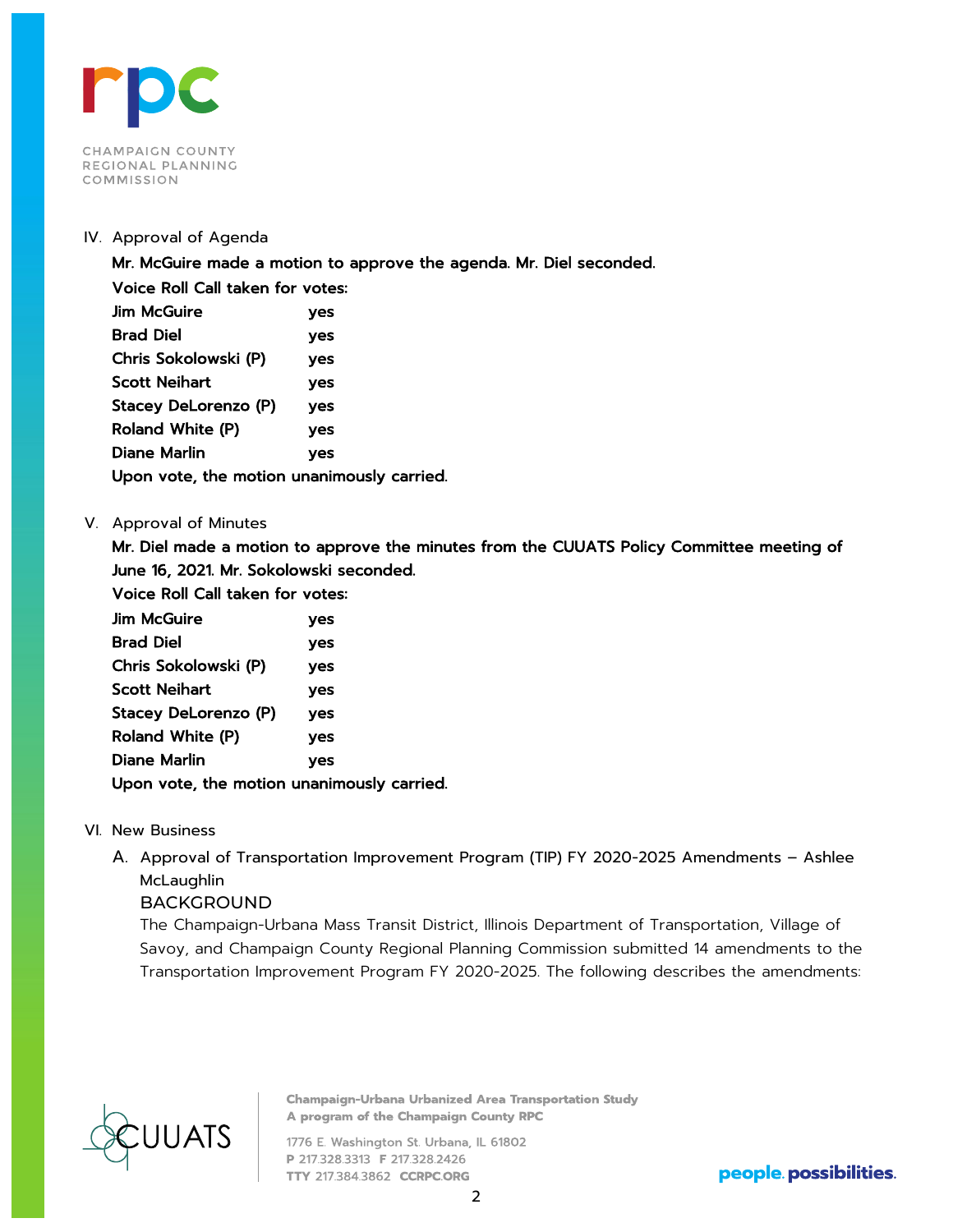

# MTD Project MTD-22-03

This is a new MTD project for the purchase of leased land at 1207 E. University Avenue for continued use as a CDL training lot. The total cost is \$1,000,000 with 80 percent in state funding and 20 percent from MTD. This project is in FY 22.

# MTD Project MTD-22-04

This is a new MTD project for the installation of in-ground vehicle lifts in the maintenance facility at 803 E. University Avenue. The total cost is \$1,100,000 with 100 percent Federal Transit Authority (FTA) funds. This project is in FY 22.

#### MTD Project MTD-23-03

This is a new MTD project for the expansion of the solar array on the roof of the maintenance facility at 803 E. University Avenue. The total cost is \$3,000,000 with 100 percent state funds. This project is in FY 23.

#### MTD Project MTD-23-04

This is a new MTD project for property acquisition and construction of a new transit center at a location that has not yet been determined. The total cost is \$15,000,000 with 80 percent FTA funds and 20 percent from MTD. This project is in FY 23.

# MTD Project MTD-23-05

This is a new MTD project for remodeling the first and second floors of the Illinois Terminal in downtown Champaign. The total cost is \$3,000,000 with 80 percent FTA funds and 20 percent from MTD. This project is in FY 23.

#### MTD Project MTD-23-06

This is a new MTD project for the construction of a vehicle storage and maintenance facility at a location that has not yet been determined. The total cost is \$6,000,000 with 100 percent FTA funds. This project is in FY 23.

# Village of Savoy Project SA-22-05

This is a new Savoy project for construction engineering and construction of a new multi-use path along the west side of First Street from Windsor Road to Curtis Road. The total cost is \$1,343,663 with 77 percent Illinois Transportation Enhancement Program (ITEP) funds, 19 percent state matching funds, and approximately 2 percent local matching funds. The local matching funds includes a commitment from Champaign Township to reimburse Savoy up to \$50,000. This project is in FY 22.

#### State of Illinois Project L007

This is an existing state project for land acquisition on US 45/ US 150/ Springfield Avenue from Prospect Avenue to Wright Street in Champaign. The total cost decreased 46 percent from



**Champaign-Urbana Urbanized Area Transportation Study** A program of the Champaign County RPC

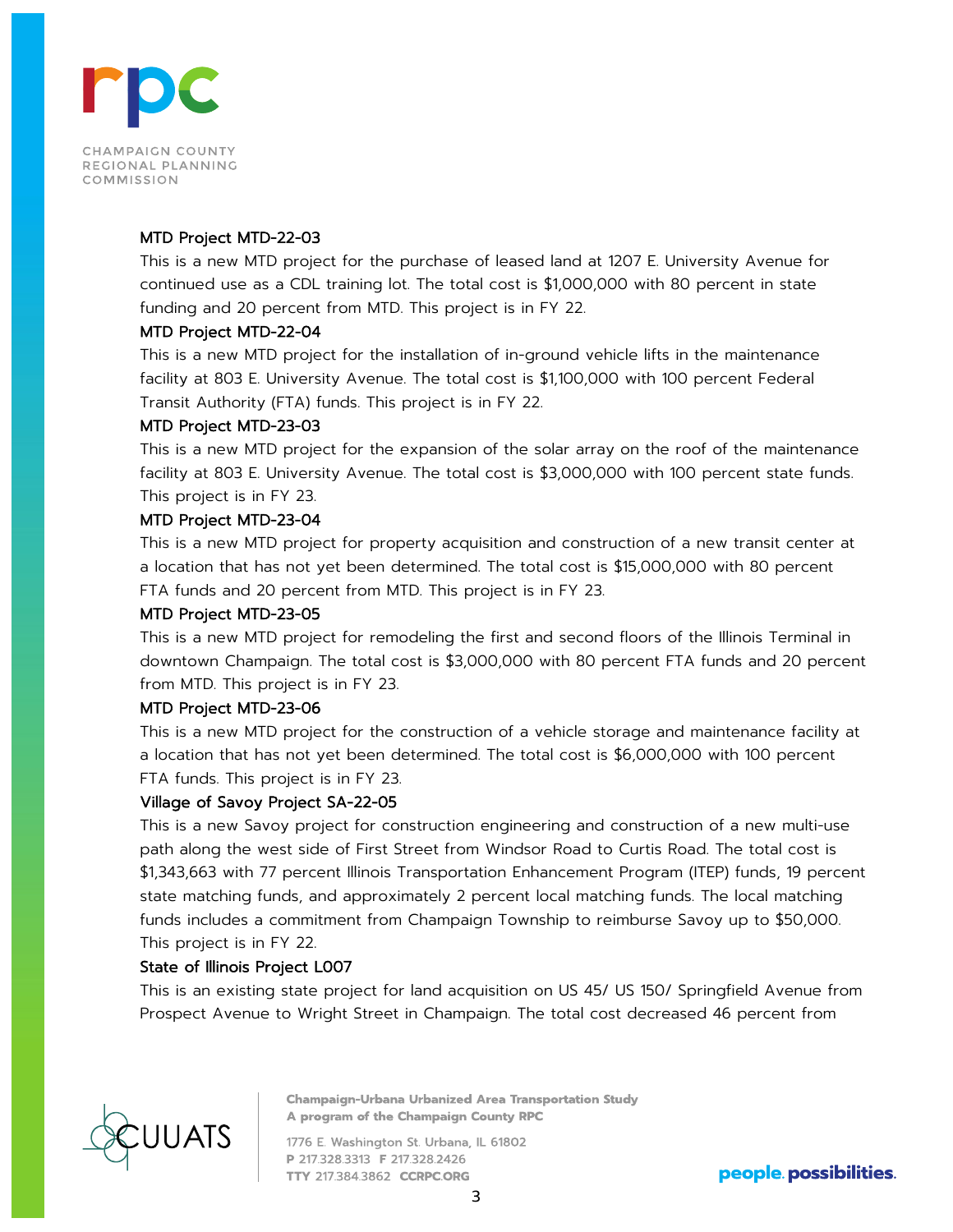

\$1,050,000 to \$569,000 with 80 percent federal National Highway Performance Program (NHPP-State) funds and a 20 percent state match. This project is in FY 22.

# State of Illinois Project HSIP 2021-1

This is a new state project for pavement striping on I-57 from the Coles County line to the Ford County line. The total cost is \$501,800 with 90 percent federal Highway Safety Improvement Program (HSIP Safety-State) funds and a 10 percent state match. This project is part of a multiple county contract with a total cost of \$2,100,000. This project is in FY 22.

# State of Illinois Project N019

This is a new state project for new shoulders and milled rumble strip on US 45 from Saline Branch Ditch to 0.3 miles north of Olympian Road. The total cost is \$1,300,000 with 90 percent federal HSIP Safety-State funds and a 10 percent state match. This project is in FY 22.

# State of Illinois Project CM22-5009

This is a new state project for patching on FAS 533 (Market Street) from Ford Harris Road to Hensley Road north of Champaign. The total cost is \$150,000 with 100 percent State Only funds. This project is in FY 22.

# State of Illinois Project HMLT2022-1

This is a new state project for lighting on I-74 from the Prospect Avenue interchange to the Lincoln Avenue interchange. The total cost is \$325,000 with 90 percent federal NHPP-State funds and a 10 percent state match. This project is in FY 22. RPC-21-06

This is a new RPC project to create a web-based format for the Regional Environmental Framework including an interactive web map application. The total cost is \$184,370 with 80 percent federal State Planning and Research (SPR) funds and a 20 percent state match. This project is in FY 22.

# RPC Project RPC-21-07

This is a new RPC project to develop a web-based safety assessment tool for Champaign County. The total cost is \$380,094 with 75 percent federal SPR funds, an 18 percent state match, and a 7 percent local match from Champaign County. This project is in FY 22.

# Mr. Diel made a motion to approve the Transportation Improvement Program (TIP) FY 2020- 2025 Amendments. Mr. White seconded.

Voice Roll Call taken for votes:

| Jim McGuire              | ves |
|--------------------------|-----|
| Brad Diel                | ves |
| Chris Sokolowski (P) yes |     |



**Champaign-Urbana Urbanized Area Transportation Study** A program of the Champaign County RPC

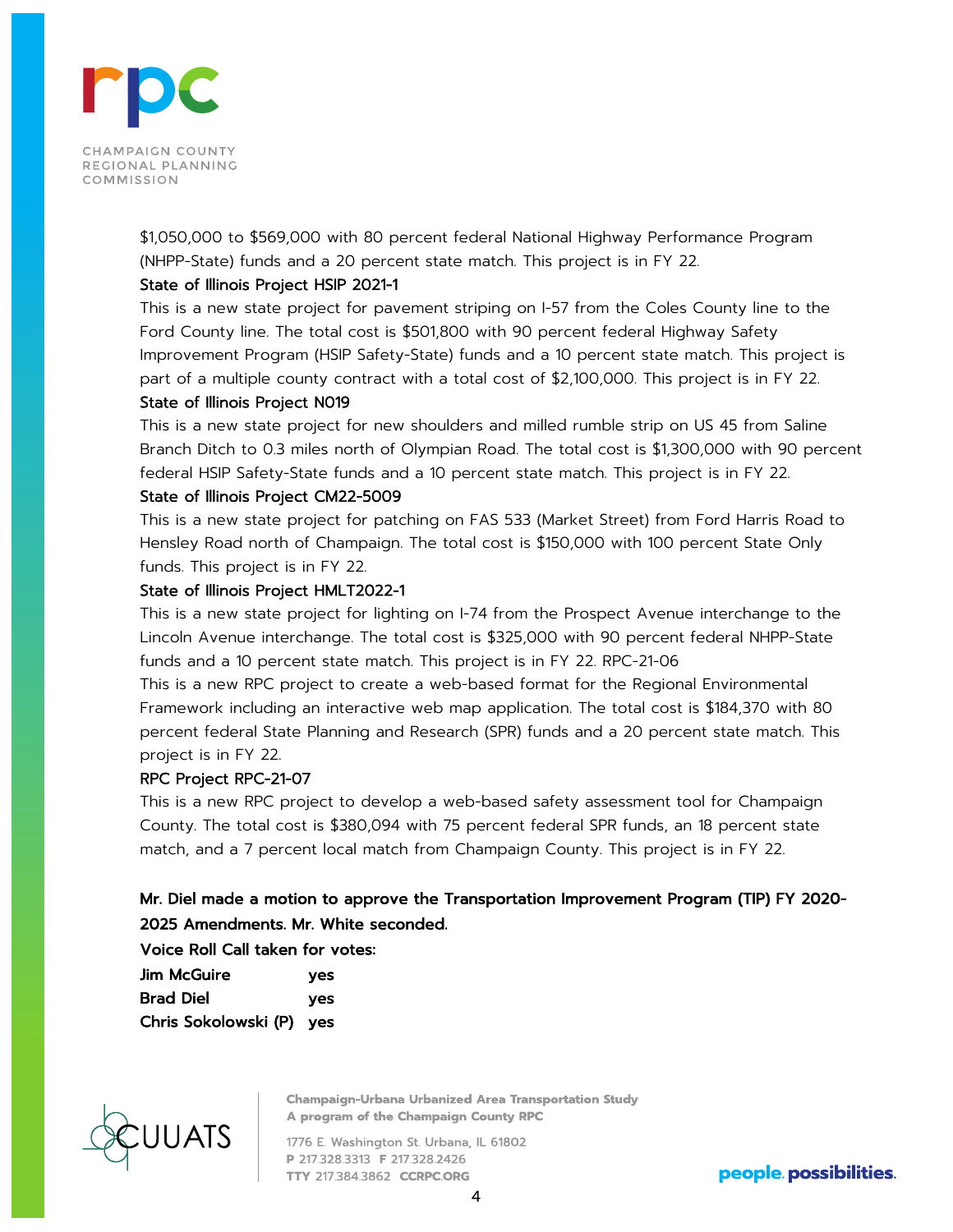

Scott Neihart yes Stacey DeLorenzo (P) yes Roland White (P) yes Diane Marlin yes Upon vote, the motion unanimously carried.

B. Presentation of Transportation Improvement Program (TIP) FY 2020-2025 Modifications – Ashlee McLaughlin **BACKGROUND** 

The Illinois Department of Transportation and Champaign County Regional Planning Commission submitted 13 administrative modifications to the Transportation Improvement Program FY 2020-2025. The following describes the modifications:

# Forest Preserve District project FPD-20-01

This is an existing Forest Preserve District project for Kickapoo Rail Trail amenities and parking lot. According to the Illinois Department of Transportation, this project has changed from "Advanced Construction" to "Current" status due to the apportionment or state contract ceiling being sufficient to meet project specifications and/or the project being financially active. This project is in FY 21.

# State of Illinois Project C001

This is an existing state project for microsurfacing joint repair on US 45 from Curtis Road in Savoy to north of Tolono. According to the Illinois Department of Transportation, this project has changed from "Advanced Construction" to "Current" status due to the apportionment or state contract ceiling being sufficient to meet project specifications and/or the project being financially active. This project is in FY 21.

# State of Illinois Project H353/H352 (2 modifications)

This is an existing state project for bridge work on I-74 at ICRR and TR 158 and Market Street in Champaign.

- 1. According to the Illinois Department of Transportation, four phases of this project with federal funding have changed from "Advanced Construction" to "Current" status due to the apportionment or state contract ceiling being sufficient to meet project specifications and/or the project being financially active.
- 2. The phase for preliminary engineering moved from FY 21 to FY 22.



**Champaign-Urbana Urbanized Area Transportation Study** A program of the Champaign County RPC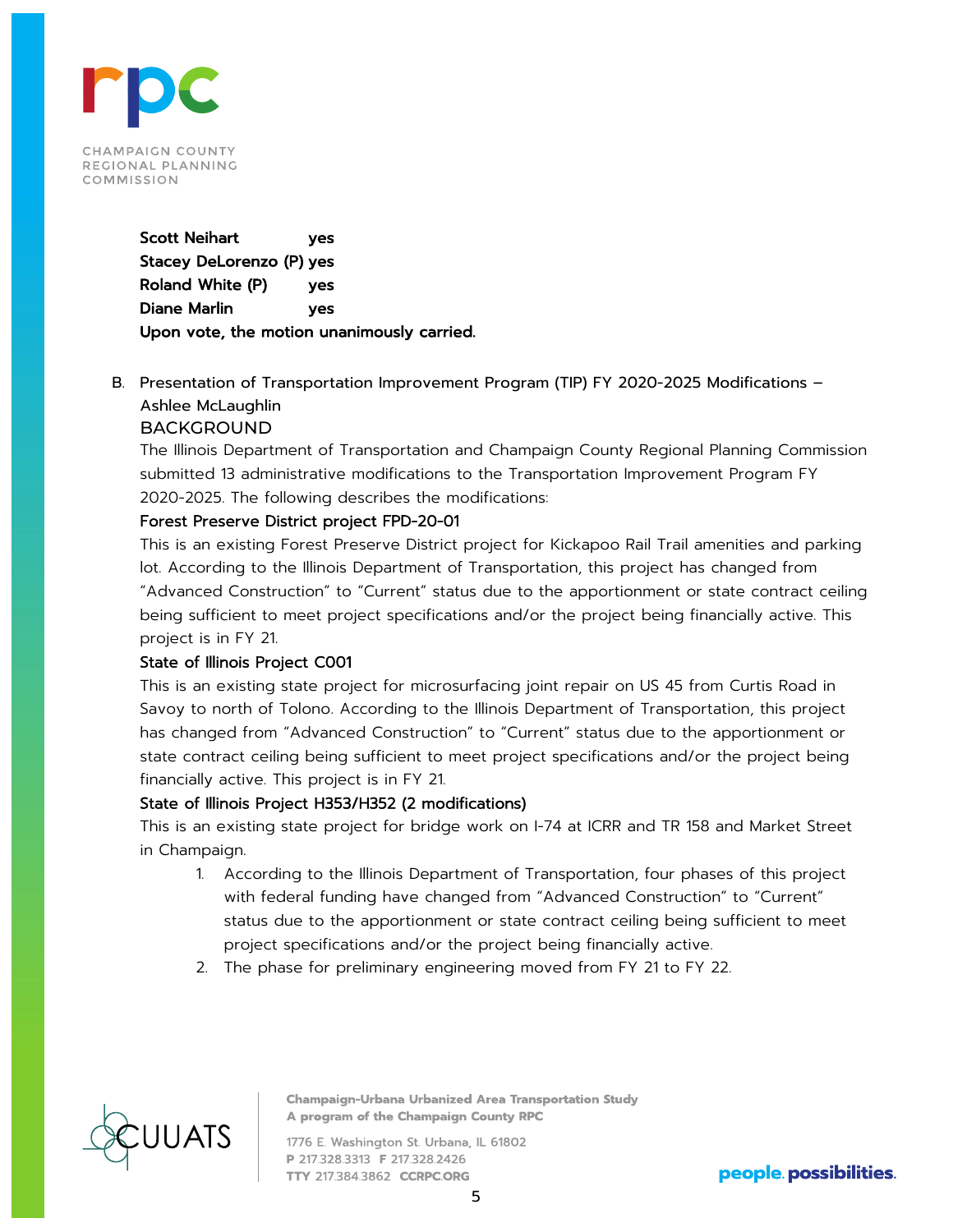

#### State of Illinois Project A167C

This is an existing state project for I-57/I-74 interchange reconstruction. According to the Illinois Department of Transportation, this project has changed from "Advanced Construction" to "Current" status due to the apportionment or state contract ceiling being sufficient to meet project specifications and/or the project being financially active. This project is in FY 21.

# State of Illinois Project J010

This is an existing state project for preliminary engineering for resurfacing and widening on US 150/Prospect Avenue from the I-74 interchange to IL 10/Springfield Avenue in Champaign. This project has moved from FY 21 to FY 22.

# State of Illinois Project H332

This is an existing state project for I-57 bridge work under CH 17 1.8 miles east of Sadorus. This project has moved from FY 21 to FY 22.

#### State of Illinois Project K020

This is an existing state project for jurisdictional transfer on Wilbur Avenue (OR 3) from Market Street to 0.4 miles east of Market Street in Champaign. The project has been split into two separate segments, but the total cost and other project details remain the same. This project is in FY 22.

# State of Illinois Project A167 (2 modifications)

This is an existing state project for I-57/I-74/US 150 bridge work at the interchange and under Mattis Avenue.

- 1. The phase for preliminary engineering moved from FY 21 to FY 22.
- 2. The phase for construction engineering moved from FY 21 to FY 22.

# RPC Project RPC-20-11

This is an existing RPC project to create a Collaborative Engagement Technology for public engagement efforts. This project has moved from FY 21 to FY 22.

# RPC Project RPC-21-03

This is an existing RPC project to carry out a corridor study on Florida Avenue from Lincoln Avenue to Vine Street in Urbana. This project has moved from FY 21 to FY 22.

# RPC Project RPC-21-05

This is an existing RPC project to create an urbanized area land use inventory for modeling efforts. This project has moved from FY 21 to FY 22.



**Champaign-Urbana Urbanized Area Transportation Study** A program of the Champaign County RPC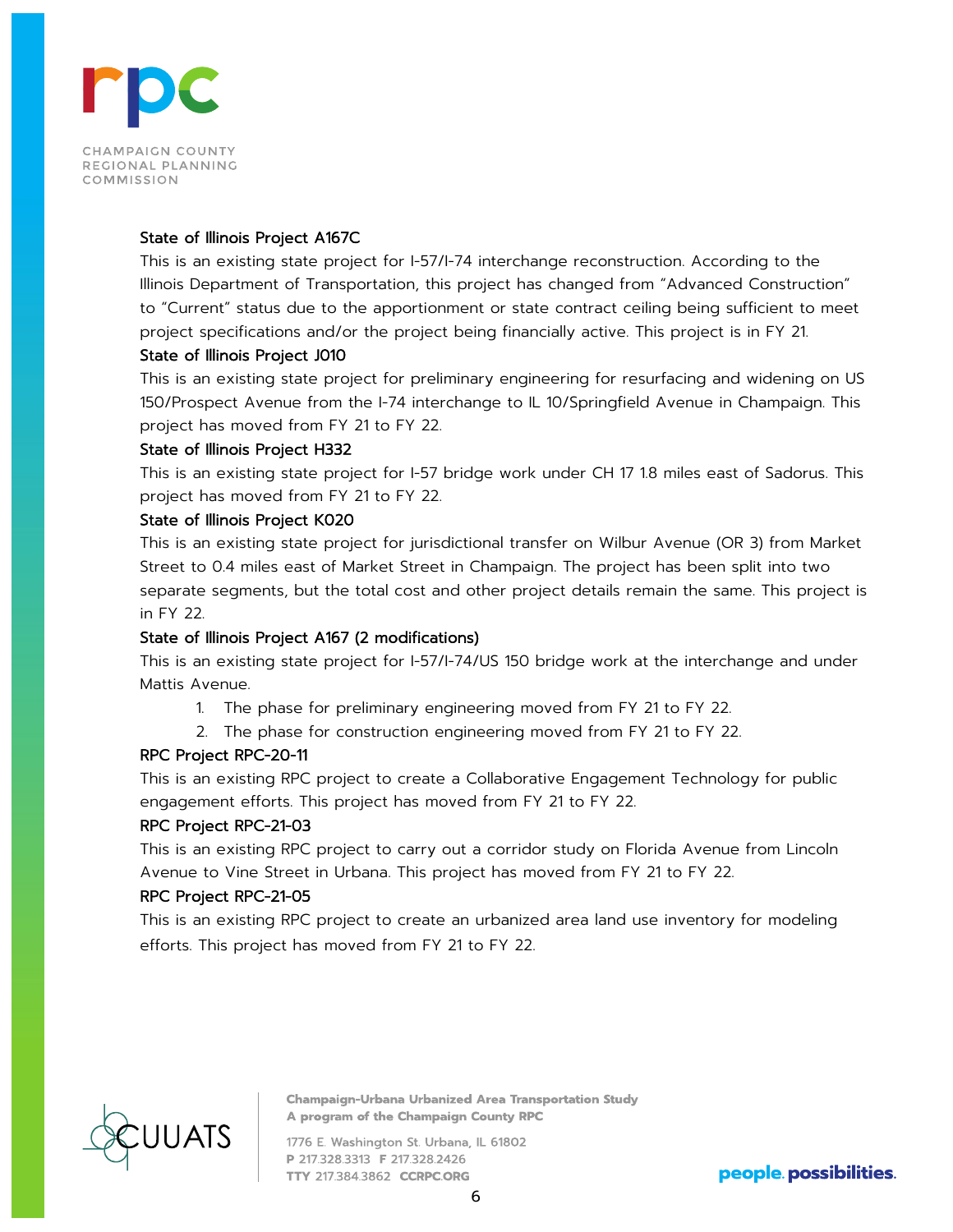

C. Approval of Annual Listing of Federally Obligated Projects FY 2021 – JD McClanahan Mr. McClanahan provided the following information:

The Annual Listing of Federally Obligated projects is a Federal requirement of all Metropolitan Planning Organizations. The requirement is to list out all transportation projects in the last year with the obligation for Federal funds, not necessarily obligated or completed at this point, but all projects that have obligations in the Federal government to cover the costs or pay the costs back. The following link was provided to reach the List of Federally Obligated Projects for this year: [Annual Federally Obligated Projects FY 2021.](https://ccrpc.org/documents/federally-obligated-projects/fy-2021-fop/) Mr. McClanahan presented some details of the website. Mr. McClanahan also pointed out that a couple corrections were made to the transit table for the [Annual Listing of Federally Obligated Projects for FY 2020.](https://ccrpc.org/documents/federally-obligated-projects/fy-2020-fop/) 

# Mr. Diel made a motion to approve the Annual Listing of Federally Obligated Projects FY 2021. Mr. Sokolowski seconded.

Voice Roll Call taken for votes:

Jim McGuire yes Brad Diel yes Chris Sokolowski (P) yes Scott Neihart yes Stacey DeLorenzo (P) yes Roland White (P) yes Diane Marlin yes Upon vote, the motion unanimously carried.

# D. Approval of Allocation of MPO COVID Relief Funding – Ashlee McLaughlin

Ms. McLaughlin referred the members to the proposal in the memo:

The CUUATS staff received the Circular Letter 2021-13 that is included in the packet announcing that the MPO is allocated this additional funding. This funding is under many of the same restrictions as our STP-U funds. Therefore, it makes the most sense to apply the funds to our STP-U program. The staff received feedback from the member agencies, and the member agencies were open to the proposal. In talking with the agencies that currently have projects in the STP-U program, the Village of Savoy and the City of Urbana were comfortable with the requirement that the funds be obligated by September 30, 2024. The City of Champaign felt



**Champaign-Urbana Urbanized Area Transportation Study** A program of the Champaign County RPC

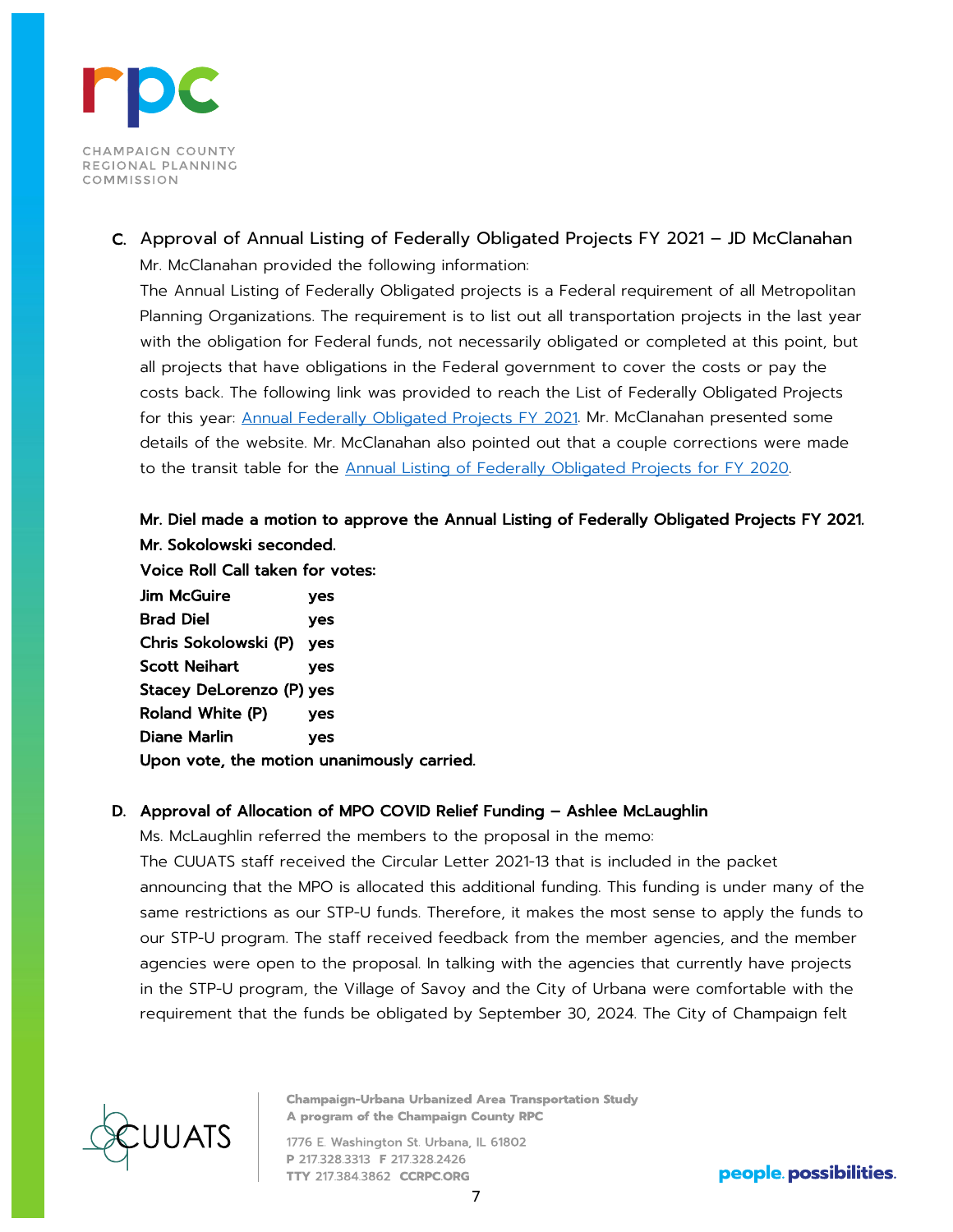

that it would be pushing it for their projects to guarantee it could be obligated by 2024. The City of Champaign was supportive of applying the funds to the other projects in the program because they are regional funds, and the funds will benefit the region overall. Ms. McLaughlin referred the members to the table showing what it would look like for these projects by applying the funds according to the guidelines in Circular 2021-13 that outlines the requirements. If the members approve the proposed allocation today, these changes will be brought to the committee in December as amendments to the TIP and staff will adjust the STP-U program accordingly.

# Mr. Diel made a motion to approve the Allocation of MPO COVID Relief Funding. Mr. White seconded.

Voice Roll Call taken for votes: Jim McGuire yes Brad Diel yes Chris Sokolowski (P) yes Scott Neihart yes Stacey DeLorenzo (P) yes Roland White (P) yes Diane Marlin yes Upon vote, the motion unanimously carried.

# E. Approval of Five-Year Functional Classification Review – Ashlee McLaughlin

Ms. McLaughlin provided the following information:

IDOT conducted their 5-year functional classification review for Champaign County. IDOT proposed initially 11 changes as reflected in the presented table on the memo in the packet. Number Three was ultimately removed from the initial list. Five of the 11 proposed changes fall within the MPO's Metropolitan Planning Area (MPA) boundary. Staff discussed the changes with the municipalities involved. All the information that IDOT submitted was included in the packet, including their proposals for the changes that would be made and why they were moving forward with all those changes.

Mr. McGuire made a motion to approve the Five-Year Functional Classification Review. Ms. DeLorenzo seconded.



**Champaign-Urbana Urbanized Area Transportation Study** A program of the Champaign County RPC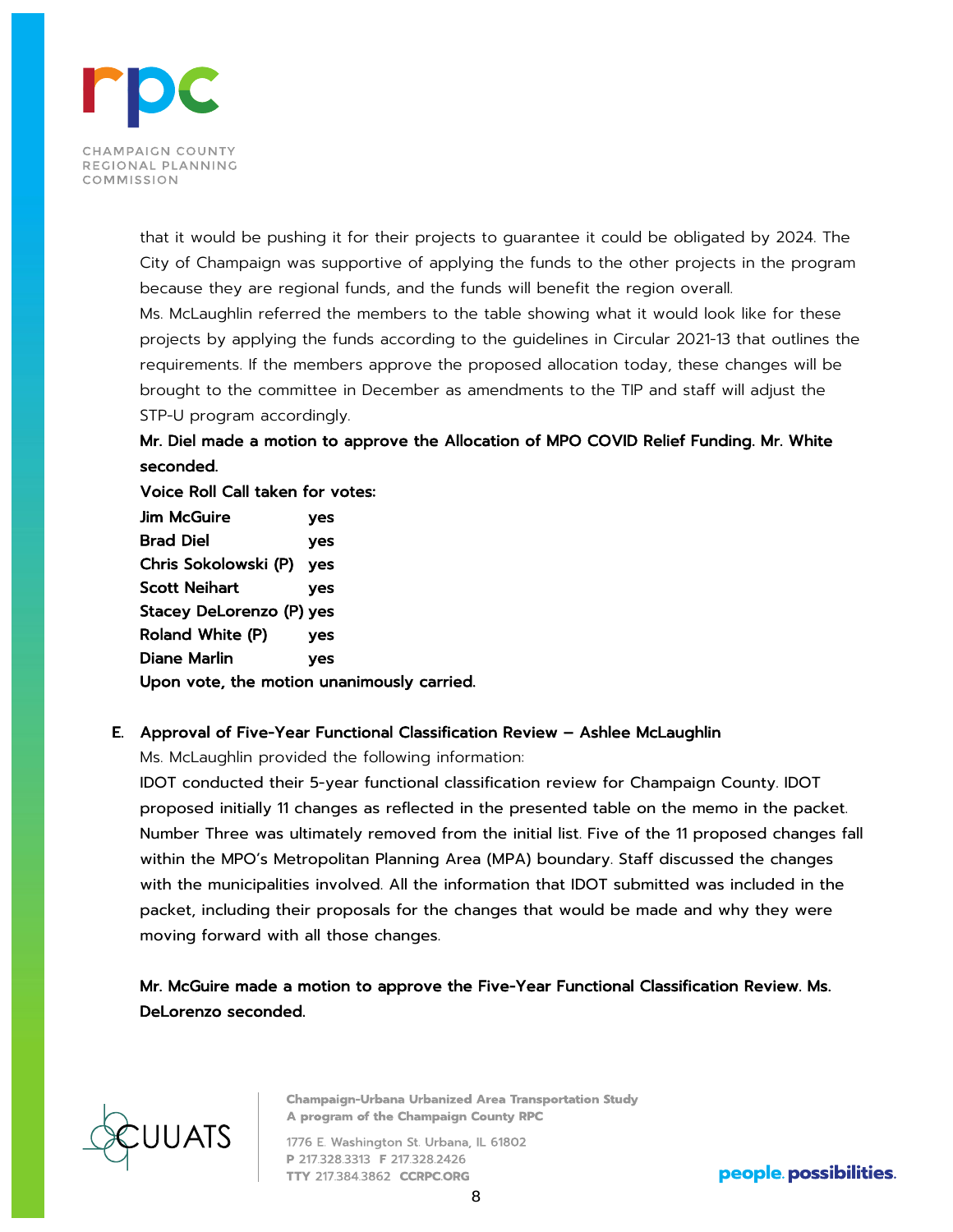

#### Voice Roll Call taken for votes:

Jim McGuire yes Brad Diel yes Chris Sokolowski (P) yes Scott Neihart yes Stacey DeLorenzo (P) yes Roland White (P) yes Diane Marlin yes Upon vote, the motion unanimously carried.

# VII. Old Business

- A. Projects and Working Groups
	- 1. Champaign County Rural Transit Advisory Group (RTAG) Ashlee McLaughlin The last meeting for the RTAG Committee was August 11, 2021. CUUATS staff has a new HSTP Coordinator and PCOM. Her name is Mimi Hutchinson. RTAG recently submitted a REBUILD Grant for approximately \$134,000 to pay for two replacement C-CARTS vehicles.
	- 2. Safety Committee Ashlee McLaughlin

Ms. McLaughlin commented that there was recently a Safety Committee meeting in July. In the meeting, updates were covered regarding the Urban and Rural Safety Report Cards, the Champaign County Safety Plan implementation (also known as the Safety Study of Top 20 high priority intersections and segments), the Champaign County Forecasting Tool, and improving roadway safety through Intelligent Transportation Systems (ITS).

# B. Agency Reports

- 1. City of Champaign Chris Sokolowski
	- The Windsor Road project from Neil Street to First Street is complete. Traffic control was pulled off the road on Friday. There is some seeding and cleanup work to finish, but none of that will require the level of traffic control that has been on Windsor Road in the past. Intermittent lane closure will occur during the day.
	- Most of the streets downtown have been resurfaced with the exception of a stretch of Main Street to Chestnut Street and a section of Walnut Street. That work will be done after the intersection of Walnut Street and Main Street is complete. All should be completed by October 1.



**Champaign-Urbana Urbanized Area Transportation Study** A program of the Champaign County RPC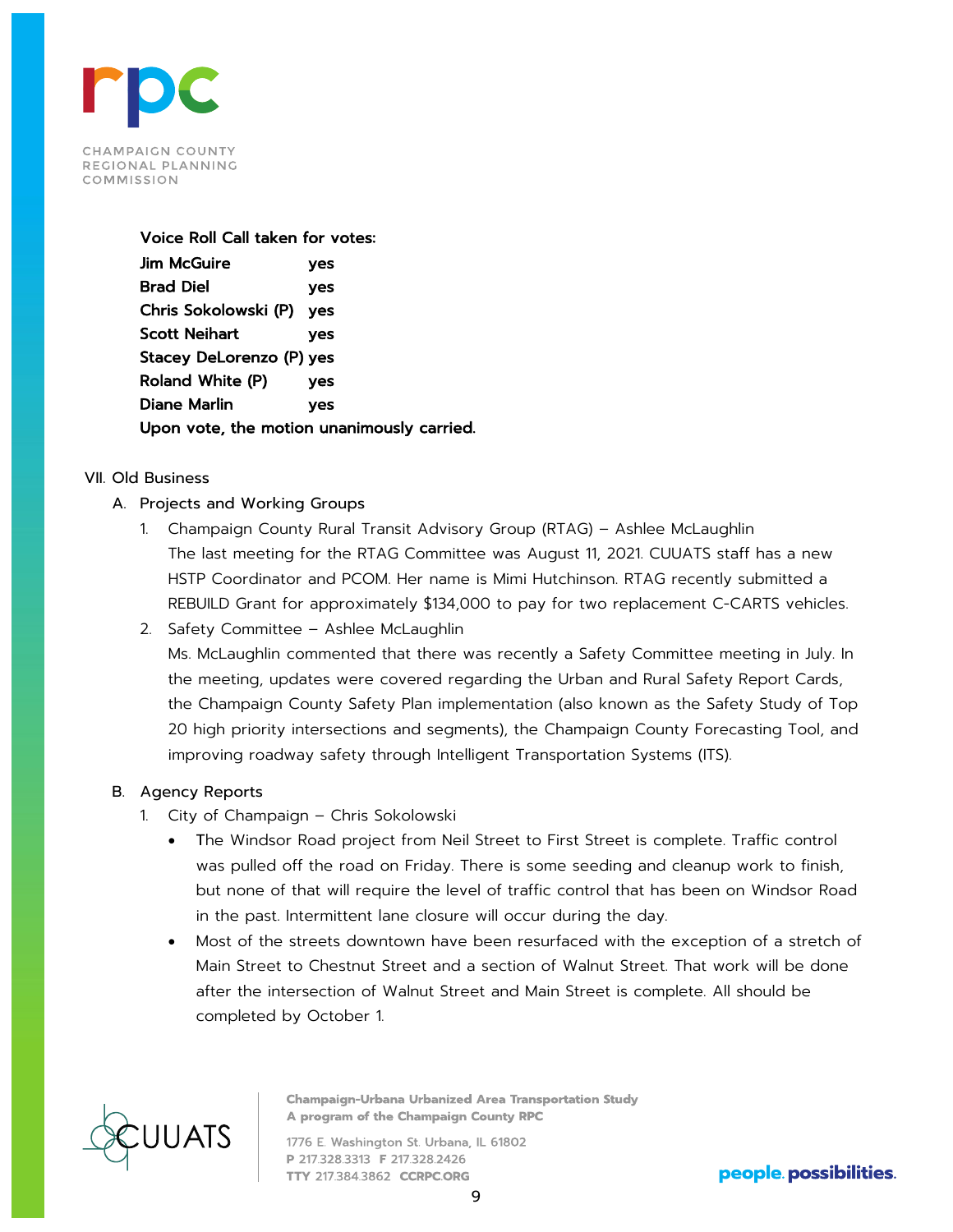

• The project at Sixth Street and Daniel Street related to the development on the north east corner is in process. Bump outs were constructed as well as the contraflow bike lane on Daniel Street from Wright Street to Sixth Street, which is in the University Bike Plan and the City's Bike Plan. The roadway will be marked sometime in the next few weeks. At the same time, Sixth Street and Daniel Street will be converted to an all-way stop.

Ms. DeLorenzo inquired if there was a plan to improve Daniel Street before the bike lane is installed. Mr. Sokolowski confirmed that it would have to be as it is. The City does not have any flexibility to add that to any contracts that are open. It was not included in the Development Agreement.

2. City of Urbana – Diane Marlin

Mayor Marlin commented that the current work for Urbana is the project on Lincoln Avenue between Grant Street and University Avenue, and Springfield Avenue between Gregory Street and Coler Avenue. Contractors are working on resurfacing plus all of the pedestrian and safety enhancements. That work, combined with all of the work on University Avenue, will transform the gateway to the City of Urbana and campus. Mayor Marlin gave a shout out to IDOT for the work on University Avenue.

- 3. Village of Savoy Roland White
	- Pavement markings were completed in about two-thirds of the village.
	- The village opened bids on the concrete patching project. Bids were lower than expected, so it was competitive.
	- The village will be taking a fresh look with our board on the Curtis Road project. The village was not successful in being awarded the INFRA Grant, so we are looking at possibly dropping off a portion on the far east end to try and reduce the funding gap.
- 4. MTD Karl Gnadt
	- The final approval was received for the NEPA Analysis for the Yards Project. This has been a little over an 18-month process to get completed. Grant agreements will be executed with the FTA, and we are finalizing the developmental agreement with the private developers. MTD will shortly be able to go out for bid to the architects and engineers to start final design.



**Champaign-Urbana Urbanized Area Transportation Study** A program of the Champaign County RPC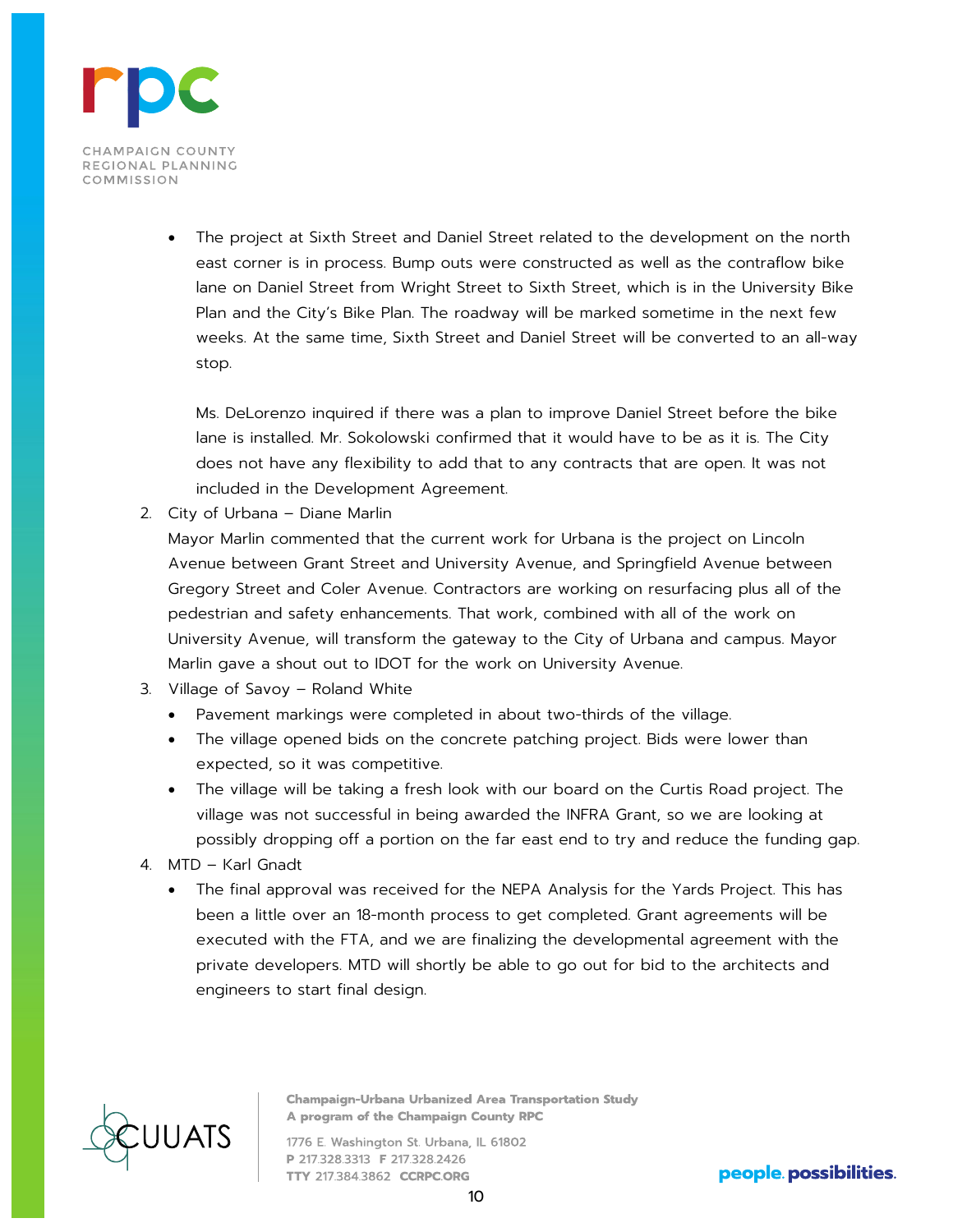

- All of the construction with the core project is done on the Hydrogen Fuel Cell project. The station is complete. The equipment is in place and in the programming phase. We should be 100 percent up and running next month. The buses are running. Temporary fueling is set up. About two-thirds of the operators are trained to drive those vehicles.
- Ms. DeLorenzo inquired about the current workforce situation. Mr. Gnadt confirmed that the situation has not gotten better. The Governor's Executive Order mandating vaccines for school districts, the University and subcontractors to those entities has stretched the workforce even more.
- 5. Champaign County Jim McGuire
	- The County Road 17 West of Sadorus bridge is under reconstruction until November.
	- The County Road 13 bridge north of Broadlands is complete and open.
	- The Tolono Township bridge is complete and open.
	- The Sidney slab from Illinois 130 to Sidney is under construction until November. This is the HSIP project which includes widened shoulders, rumble strips and new asphalt.
	- The County Road 11 bridge near Flatville is under construction until the end of October.
	- The Compromise Township bridge on 2800 North is under construction until the end of October.
	- We are currently putting together plans for the County Road 20 Royal Road from US 45 through Royal which will be a Hot in-place recycling with an asphalt overlay next year.
	- We are doing surveying and preliminary design for County Road 18 between Philo and US 45 to be built in 2024.
- 6. University of Illinois Stacey DeLorenzo
	- The St. Marys Road project is fairly complete. The road and sidewalks are open. We are working on finishing the railing for the sidewalk, Ameren is working on putting in a new transformer for the street and a pedestrian light is to be completed in a couple of weeks. Everything will be up and running, including the pedestrian crosswalk across Neil Street.
	- A reminder that there is a Friday night football game if you are on campus.
- 7. Village of Mahomet Ellen Hedrick Not present
- 8. CC Regional Planning Commission Ashlee McLaughlin



**Champaign-Urbana Urbanized Area Transportation Study** A program of the Champaign County RPC